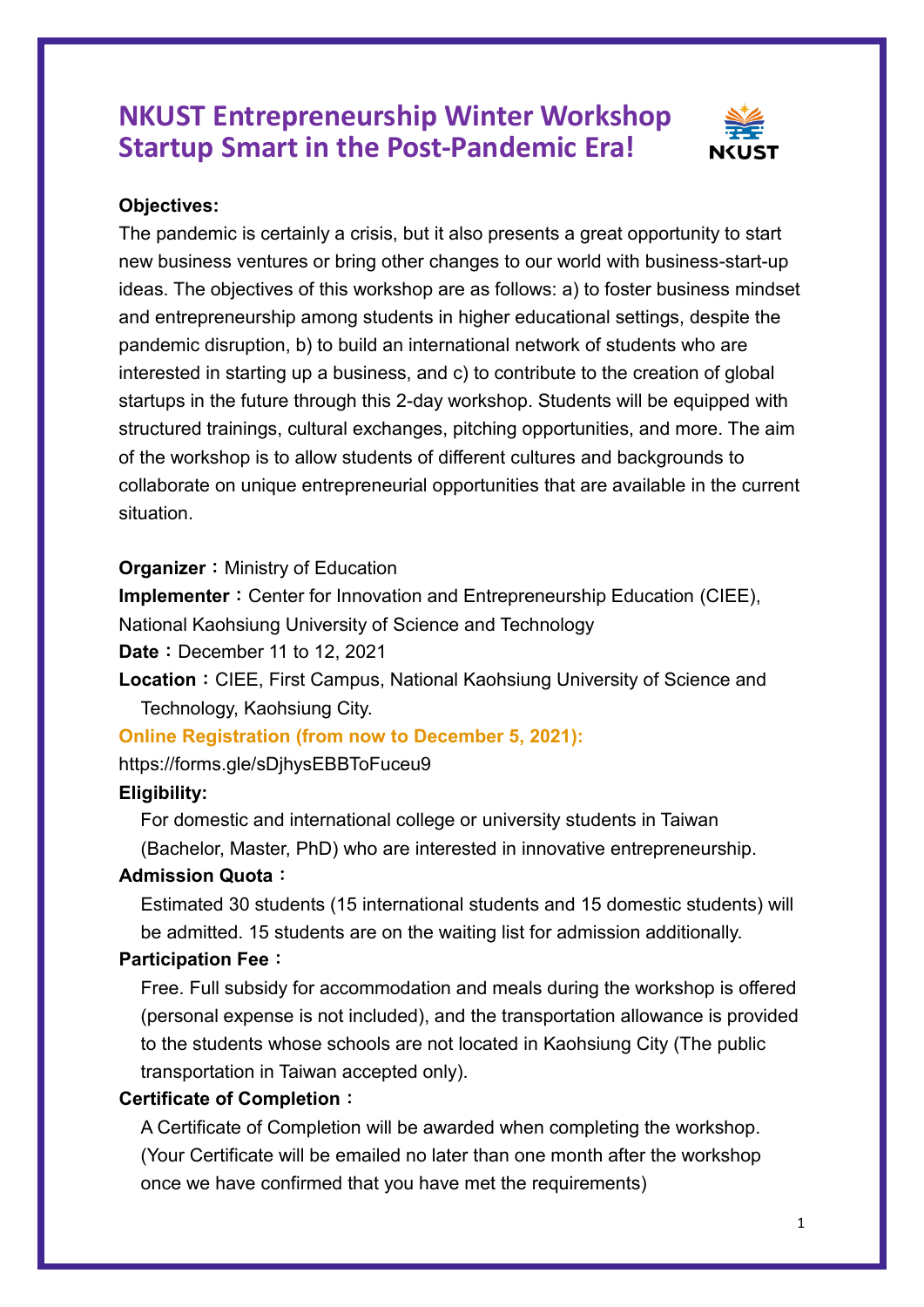#### **Note**:

1) This workshop will be conducted in English. 2) Those who are accepted in the initial trial should reply the willingness for attendance on time or the qualification will be replaced by those on the waiting list. 3) We offer one round-trip travel allowance from other region of Taiwan to Kaohsiung (price will be determined according to the location of your school or domicile) HSR, Train, Bus regular/student tickets are all accepted, and will be reimbursed by actual expenses. 4) Shuttle bus service is available between THSR Zuoying, hotel, and First Campus. 5) This workshop might be cancelled or rearranged due to COVID-19, please pay a close attention to our announcement email. 6) Executive reserves the right to amend the regulations if further adjustment is needed

**Contact Information: Ms. Alison Lu, alison@nkust.edu.tw** 

| Day1 (12/11, 09:30-19:10) |                                                                  |                                        |  |
|---------------------------|------------------------------------------------------------------|----------------------------------------|--|
| <b>Time</b>               | <b>Topic</b>                                                     | <b>Content</b>                         |  |
| $09:30 - 10:00$           | Registration                                                     |                                        |  |
| $10:00 - 10:30$           | Ice breaking Welcome                                             | Welcome speech                         |  |
|                           | Reception                                                        | Warm up activity                       |  |
| $10:30 - 12:30$           |                                                                  | Presentation                           |  |
|                           | World Café: Entrepreneurial                                      | Show your ideas and Recruit startup    |  |
|                           | mindset and Business Ideas                                       | partners                               |  |
|                           |                                                                  | <b>Grouping Students</b>               |  |
| 12:30-13:30               | <b>Lunch Time</b>                                                |                                        |  |
| $13:30 - 14:30$           | World Café: Entrepreneurial<br><b>Mindset and Business Ideas</b> | Teamwork:                              |  |
|                           |                                                                  | Interact with one another to review    |  |
|                           |                                                                  | the business ideas                     |  |
| $14:30 - 15:00$           | CIEE Tour ∕ Short Break                                          |                                        |  |
| $15:00 - 17:00$           | <b>Make Business Rock:</b><br><b>Business Model</b>              | <b>Business Model Canvas and the</b>   |  |
|                           |                                                                  | successful types of business models    |  |
|                           |                                                                  | you need to know                       |  |
| $17:10 - 19:10$           | <b>Interaction Dinner</b>                                        | Experience sharing : Foreign           |  |
|                           |                                                                  | <b>Entrepreneurs in Taiwan</b>         |  |
|                           |                                                                  | Enjoy buffet and Interact with foreign |  |
|                           |                                                                  | entrepreneurs                          |  |
|                           | <b>Assignment Guidelines</b>                                     | Prepare Pitch Deck                     |  |
| $19:10 -$                 | Work Hard and/or Play Hard till Sleep Time                       |                                        |  |

## **Workshop Schedule:**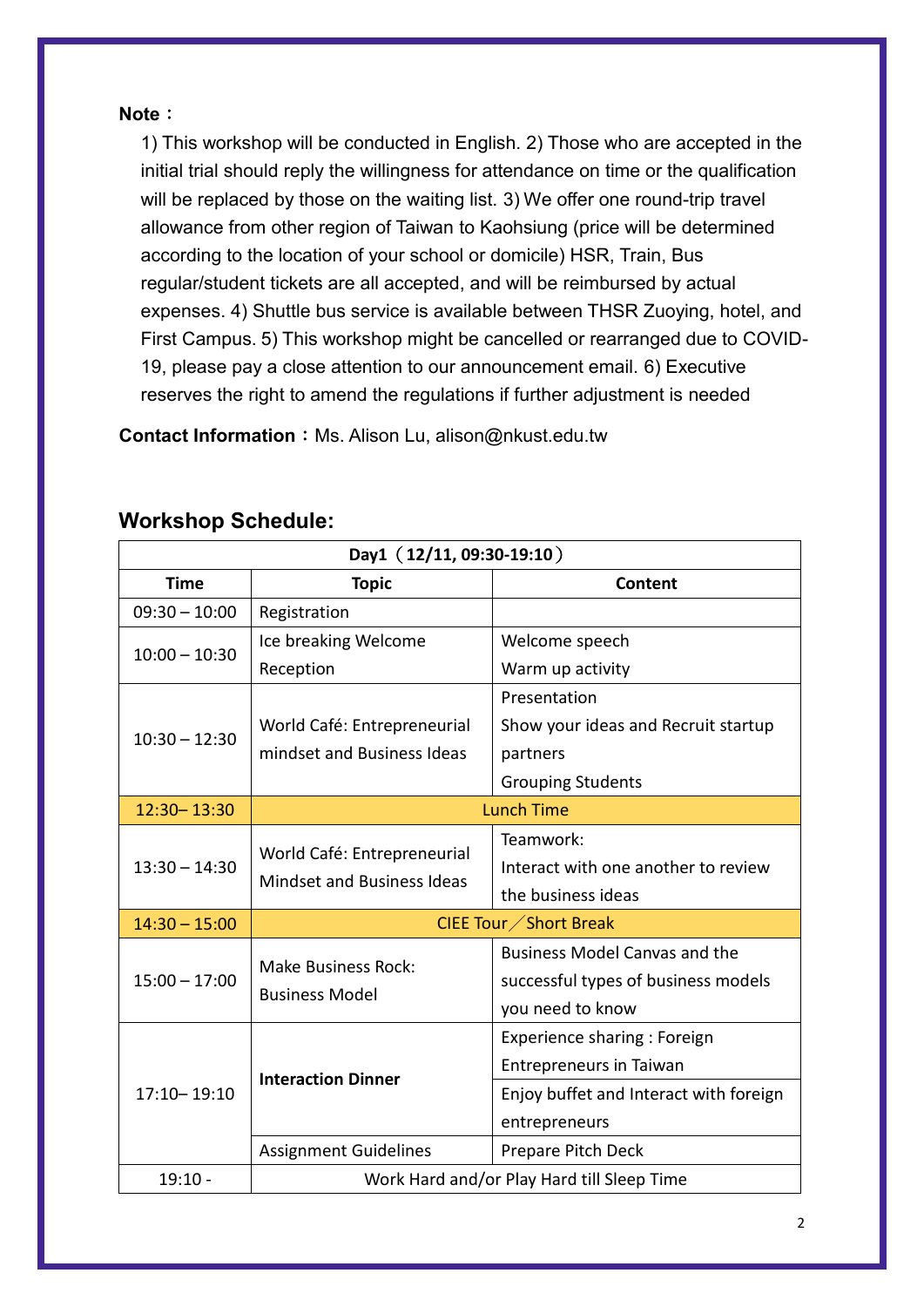| Day2 (12/12, 09:00-17:00) |                                                       |                                             |
|---------------------------|-------------------------------------------------------|---------------------------------------------|
| Time                      | <b>Topic</b>                                          | Content                                     |
| 09:00 - 09:30             | <b>Registration and Breakfast</b>                     |                                             |
| $09:30 - 11:00$           | Secret Numbers for Startups:                          | How to Create a Healthy Startup             |
|                           | Show me the Money                                     | Budget and Pricing.                         |
| $11:00 - 12:00$           | <b>Tips for Winning Startup</b><br><b>Pitch Decks</b> | Focus on the persuasive content of a        |
|                           |                                                       | pitch deck rather than the templates        |
|                           |                                                       | selection!                                  |
| $12:00 - 13:30$           | Lunch Time (Chat with Student Entrepreneurs)          |                                             |
| $13:30 - 15:00$           | <b>Final Countdown</b>                                | <b>Preparing Pitch Decks and Practicing</b> |
|                           |                                                       | Presentation                                |
| $15:00 - 16:40$           | <b>Final Pitch</b>                                    | 5 min presentation                          |
|                           |                                                       | 5 min QA and Defense                        |
|                           |                                                       | Final pitch                                 |
| $16:40 - 17:00$           | <b>Award Ceremony</b>                                 | Awarding the winning teams and              |
|                           |                                                       | closing the workshop                        |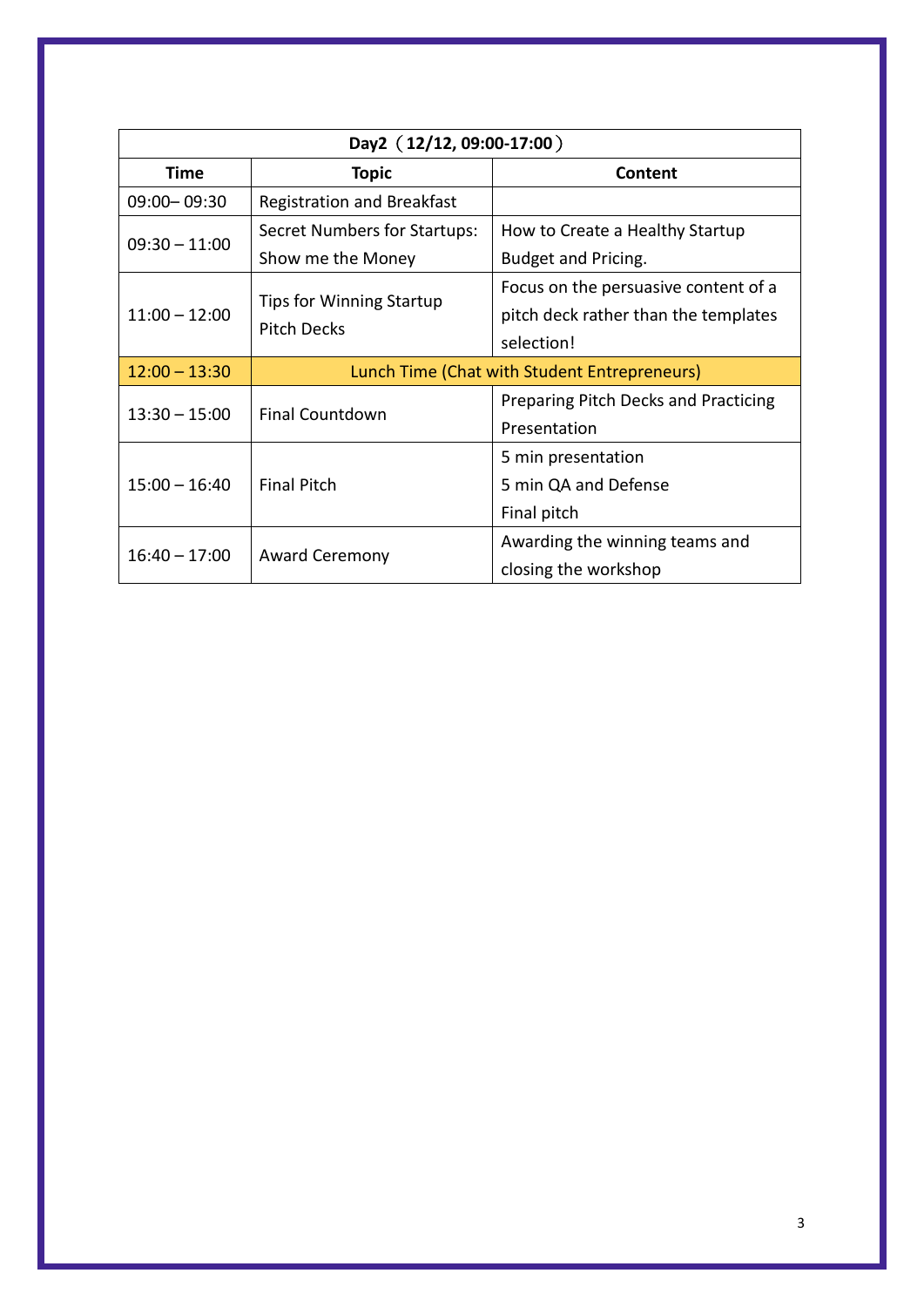# **Declaration Form**

# **of the Startup Smart in the Post-Pandemic Era! 2021 Entrepreneurship Winter Workshop**

hereby give my consent to participate in the Startup Smart in the Post-Pandemic Era! Entrepreneurship Winter Workshop (hereinafter referred to as this workshop) and declare as follows,

- I. I guarantee that I had well acknowledged the regulations, appendixes and announcements of this workshop and sign personally. I am willing to follow the rules. After being investigated and verified, if there is any legal relevant dissension caused, I will undertake the legal liabilities. The executive also has the rights to cancel the workshop and award qualification, including the prize awards and certificate. The qualification of applying the entrepreneurship counseling to the executive will be canceled immediately. We have no objection thereto.
- II. I warrant that the registration information is correct and the entries are original and non-plagiarism. Above information is true, if not, I will bear any legal responsibilities should they incur.
- III. I confirm to submit entries on time according to the schedule.
- IV. I warrant that the organizer has rights to edit, publish and issue all relevant video recordings, texts and designs of entries.
- V. The organizer reserves the rights to modify the regulations of this workshop.
- VI. I confirm that the organizer can collect, save, analyze and use the name, ID number, phone number, affiliation, E-mail and resident address for the workshop affairs. The participant can ask for checking, reading, modifying, using and deleting it even to stop collecting information. If the participation, winning and awarded rights are affected, the participant should be responsible for his/her own.

**Signature\_\_\_\_\_\_\_\_\_\_\_\_\_\_\_\_\_\_\_\_\_\_\_\_\_\_\_\_\_\_\_**

Date (MM/DD/YYYY)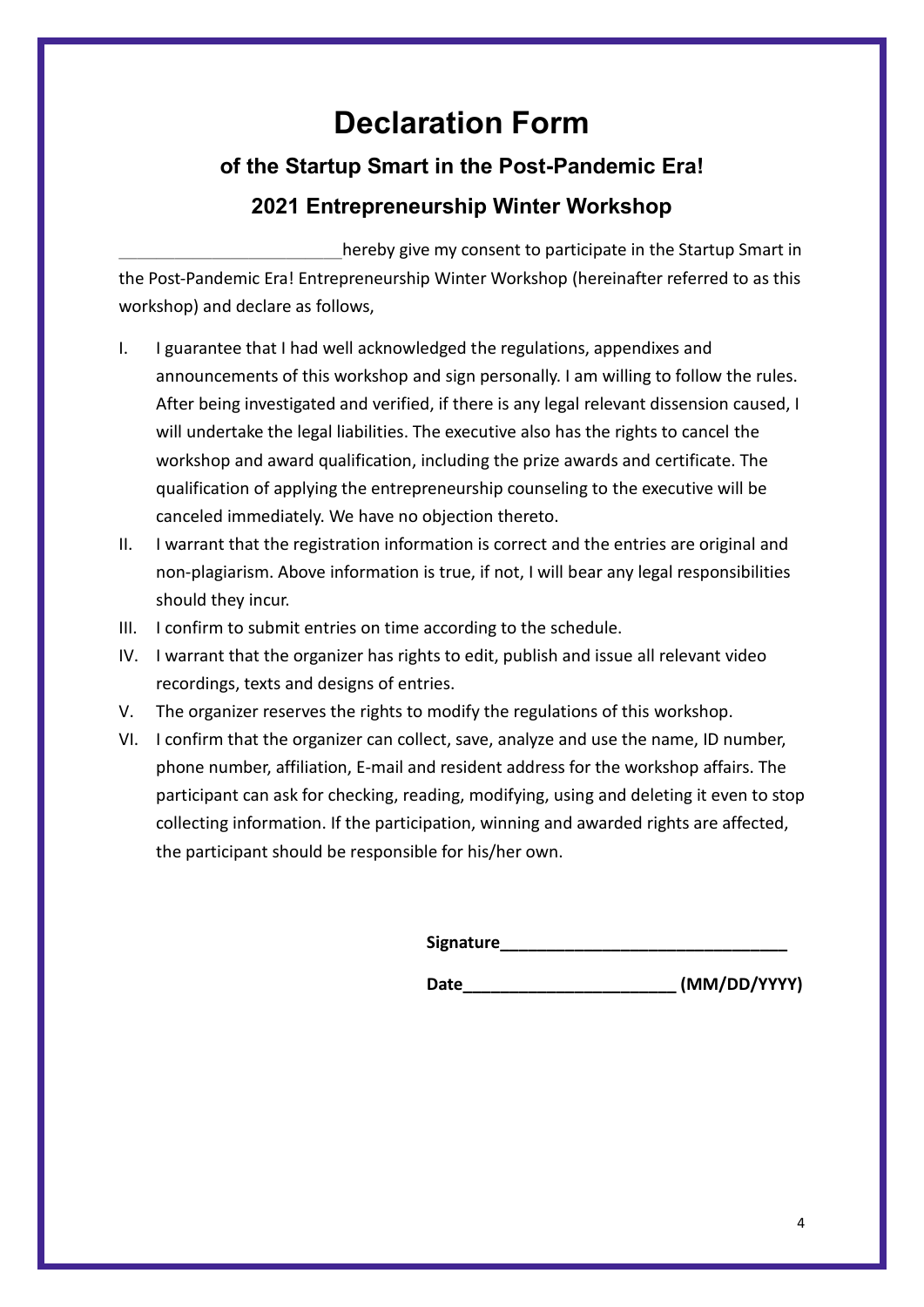# **Declaration of Consent**

**from legal representative of the** 

### **Startup Smart in the Post-Pandemic Era! 2021 Entrepreneurship Winter Workshop**

(For under 18 years old applicant)

(Name of legal representation)

\_\_\_\_\_\_\_\_\_\_\_\_\_\_\_\_\_\_\_\_\_\_\_\_\_\_

(Personal ID No. for Taiwanese / Passport No. for Foreigner) hereby consent to the participant of my child

(Child's name)

 $I_{\lambda}$ 

born on (Child's date of birth, Year/Month/Day)

\_\_\_\_\_\_\_\_\_\_\_\_\_\_\_\_\_\_\_\_\_\_\_\_\_\_\_\_\_\_\_\_\_\_\_\_\_\_\_\_

 $\mathcal{L}=\mathcal{L}=\mathcal{L}=\mathcal{L}=\mathcal{L}=\mathcal{L}=\mathcal{L}=\mathcal{L}=\mathcal{L}=\mathcal{L}=\mathcal{L}=\mathcal{L}=\mathcal{L}=\mathcal{L}=\mathcal{L}=\mathcal{L}=\mathcal{L}=\mathcal{L}=\mathcal{L}=\mathcal{L}=\mathcal{L}=\mathcal{L}=\mathcal{L}=\mathcal{L}=\mathcal{L}=\mathcal{L}=\mathcal{L}=\mathcal{L}=\mathcal{L}=\mathcal{L}=\mathcal{L}=\mathcal{L}=\mathcal{L}=\mathcal{L}=\mathcal{L}=\mathcal{L}=\mathcal{$ 

in the "Startup Smart in the Post-Pandemic Era! Entrepreneurship Winter Workshop". In order to protect the rights and interests of both sides, if there is any legal liability or related issue caused, I am willing to undertake the all legal obligations and liabilities.

**Signature**\_\_\_\_\_\_\_\_\_\_\_\_\_\_\_\_\_

**Date**\_\_\_\_\_\_\_\_\_\_\_\_\_**(MM/DD/YYYY)**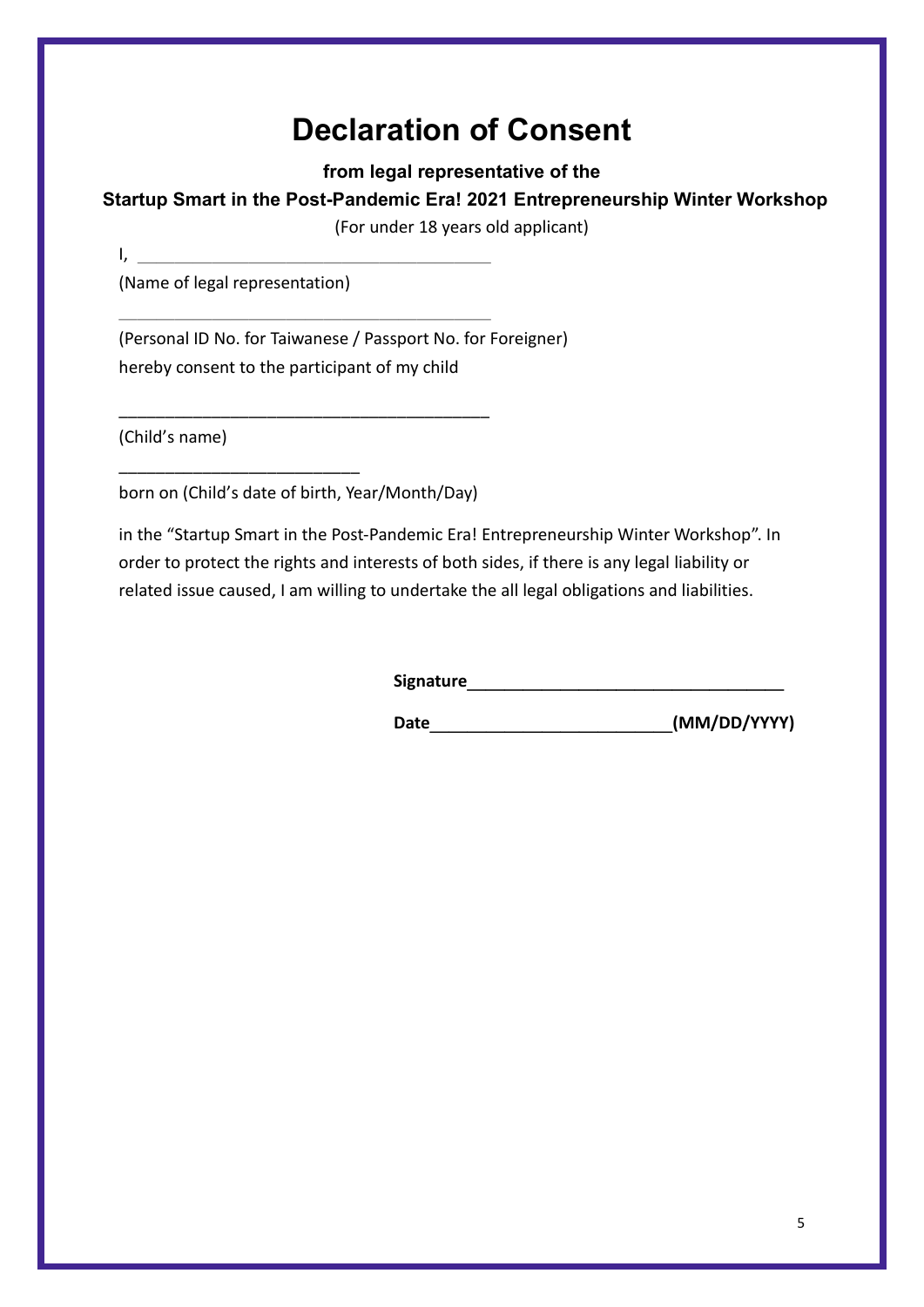# **Startup Smart in the Post-Pandemic Era! 2021 Entrepreneurship Winter Workshop**

### **Personal Data Collection Agreement**

According to the Personal Data Protection Act, this workshop issues its statement of personal data protection and collection agreement to notify you of your responsibilities and rights and solicit your consent to the collection, processing and use of your personal data by this workshop. Your signature below indicates that you have read, understood and accepted the contents set forth in this agreement.

- I. Purpose of Personal Data Collection
	- (I) Startup collects your personal data to meet the needs of educational administration.
	- (II) Startup collects your personal data, including name, date of birth, address, uniform ID number, gender, education, experience, account information, household registration information, contact address, home phone number, mobile phone number, e-mail address, Registration of relevant personal data by the employer and other activities such as identification documents that can identify personal data directly or indirectly.
- II. Processing or use of personal data Startup collects, processes and uses your personal data in accordance with the Personal Data Protection Act and related laws and regulations.
- III. Basic Data Collection, Renewal and Management
	- (I) Startup will collect, process, and use your personal data in accordance with the Personal Data Protection Act and relevant laws and rules enacted in Taiwan for a period of 10 years.
	- (II) Please provide your accurate, latest and complete personal data.
	- (III) Your personal data collected by Startup to facilitate its administration includes the information in the columns marked as required on the form.
	- (IV) Please inform Startup of any change to your personal data to maintain the latest information.
	- (V) You may lose certain rights or benefits if you provide incorrect, untrue, outdated or incomplete information
	- (VI) According to the Personal Data Protection Act (ROC), you are entitled to make the following requests: 1. To check or review the collected data. 2. To receive a photocopy of the collected data. 3. To supplement or revise the collected data. 4. To cease the collection, processing or use of the collected data. 5. To delete the collected data. However, Startup may reject your requests in order to meet the administrative needs of its offices and institutes. Moreover, should you suffer any losses due to such requests, Startup shall not be held responsible for any compensation.